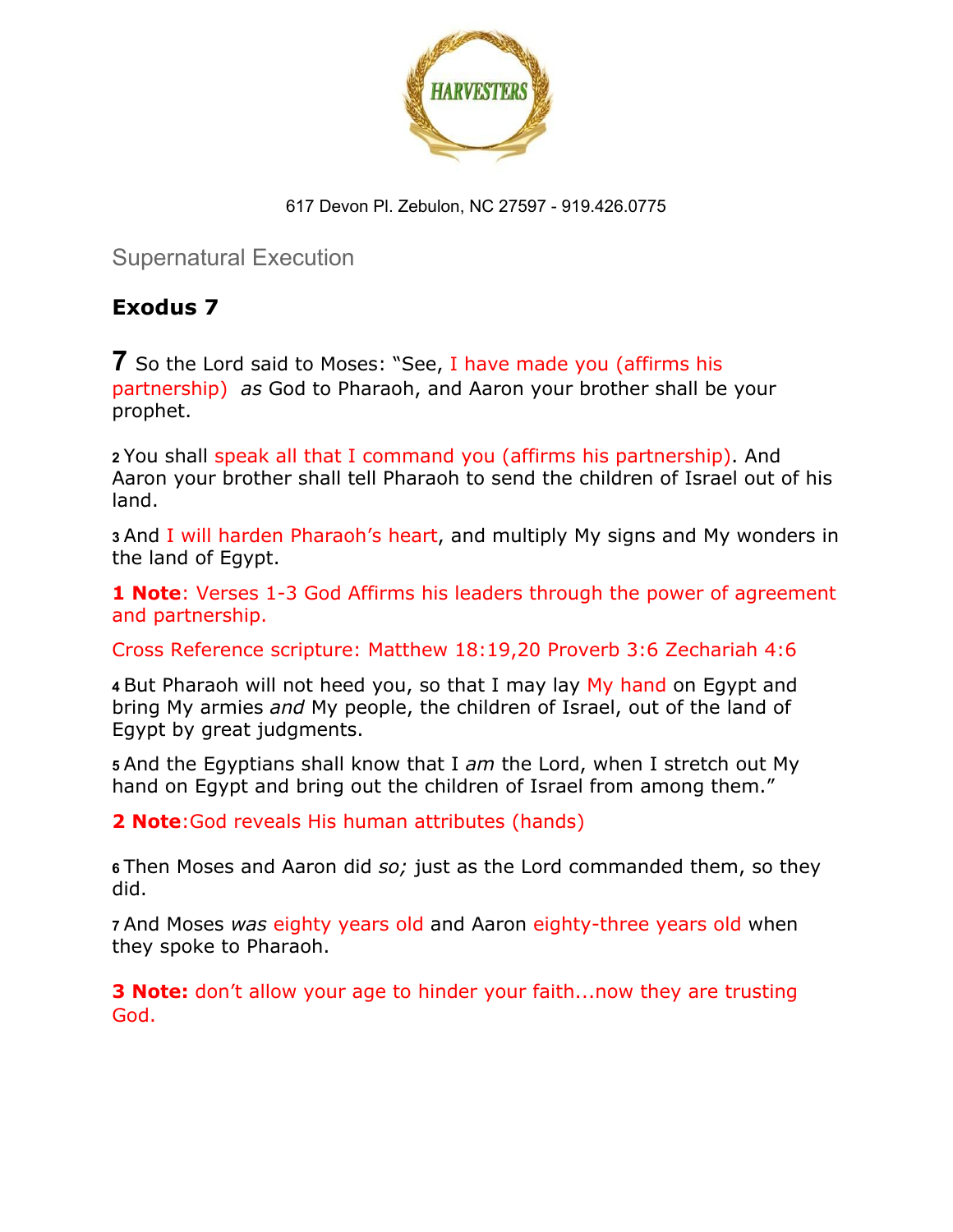

**<sup>8</sup>**Then the Lord spoke to Moses and Aaron (God speaks to both of them), saying,

**<sup>9</sup>**"When Pharaoh speaks to you, saying, 'Show a miracle for yourselves,' then you (Moses) shall say to Aaron, 'Take your rod and cast *it* before Pharaoh, *and* let it become a serpent.'"

**4 Note:** God speaks to both Moses & Aaron but clearly gives Moses the authority.. God functions in order, it amazes me when religious people think they don't have to submit to authority and surely they don't have to submit their gift to authority….He spoke with both of them but gives Moses the authority to give the command to Aaron…...if you are going to be successful in the Kingdom you are going to have to submit to God's authority.

Cross reference scripture Galatians 5:22

**<sup>10</sup>**So Moses and Aaron went in to Pharaoh, and they did so, just as the Lord commanded. And Aaron cast down his rod before Pharaoh and before his servants, and it became a serpent.

**<sup>11</sup>**But Pharaoh also called the wise men and the sorcerers; so the magicians of Egypt, they also did in like manner with their enchantments.

**<sup>12</sup>**For every man threw down his rod, and they became serpents. But Aaron's rod swallowed up their rods.

**<sup>13</sup>**And Pharaoh's heart grew hard, and he did not heed them, as the Lord had said.

**5 Note:** Over the next several chapters let's pay close attention to Pharaoh

responses to the consequences of His bad decisions. Moses commanded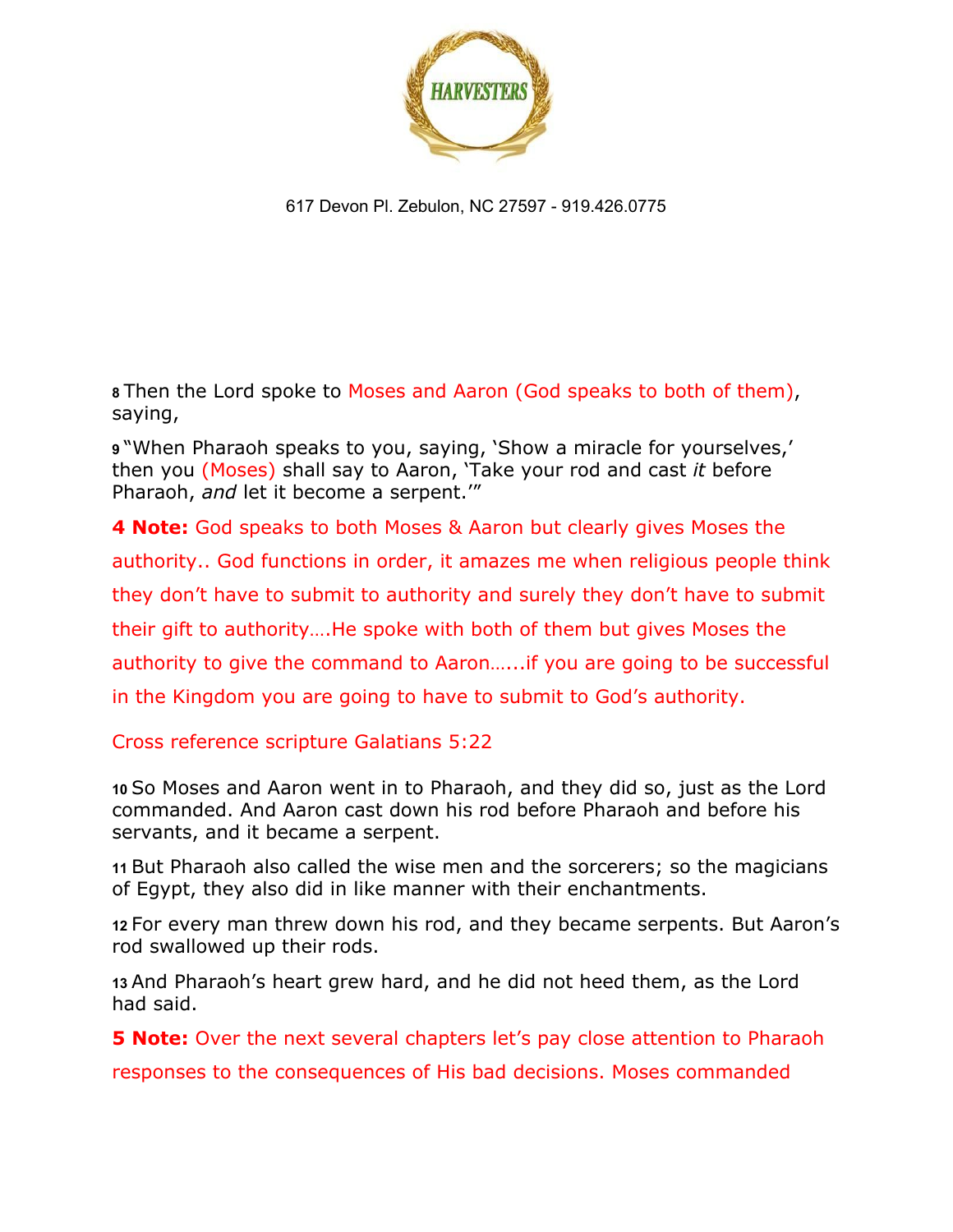

Aaron to throw the rod down and it turned into a serpent and Pharaoh responded in pride bring my wise men and the sorcerers to duplicate what Aaron had just accomplish and they did but Aaron snake ate all of their snakes……..silly pride!

**6 Note:** Nothing catches us off guard in the kingdom

**7 Note:** We don't have to respond just because the world sees it as a 911

## **The First Plague: Waters Become Blood**

**<sup>14</sup>**So the Lord said to Moses: "Pharaoh's heart *is* hard; he refuses to let the people go.

**<sup>15</sup>**Go to Pharaoh in the morning, when he goes out to the water, and you shall stand by the river's bank to meet him; and the rod which was turned to a serpent you shall take in your hand.

**<sup>16</sup>**And you shall say to him, 'The Lord God of the Hebrews has sent me to you, saying, "Let My people go, that they may serve Me in the wilderness"; but indeed, until now you would not hear!

**<sup>17</sup>**Thus says the Lord: "By this you shall know that I *am* the Lord. Behold, I will strike the waters which *are* in the river with the rod that *is* in my hand, and they shall be turned to blood.

**<sup>18</sup>**And the fish that *are* in the river shall die, the river shall stink, and the Egyptians will loathe to drink the water of the river."'"

**<sup>19</sup>**Then the Lord spoke to Moses, "Say to Aaron, 'Take your rod and stretch out your hand over the waters of Egypt, over their streams, over their rivers, over their ponds, and over all their pools of water, that they may become blood. And there shall be blood throughout all the land of Egypt, both in *buckets of* wood and *pitchers of* stone.'"

**<sup>20</sup>**And Moses and Aaron did so, just as the Lord commanded. So he lifted up the rod and struck the waters that *were* in the river, in the sight of Pharaoh